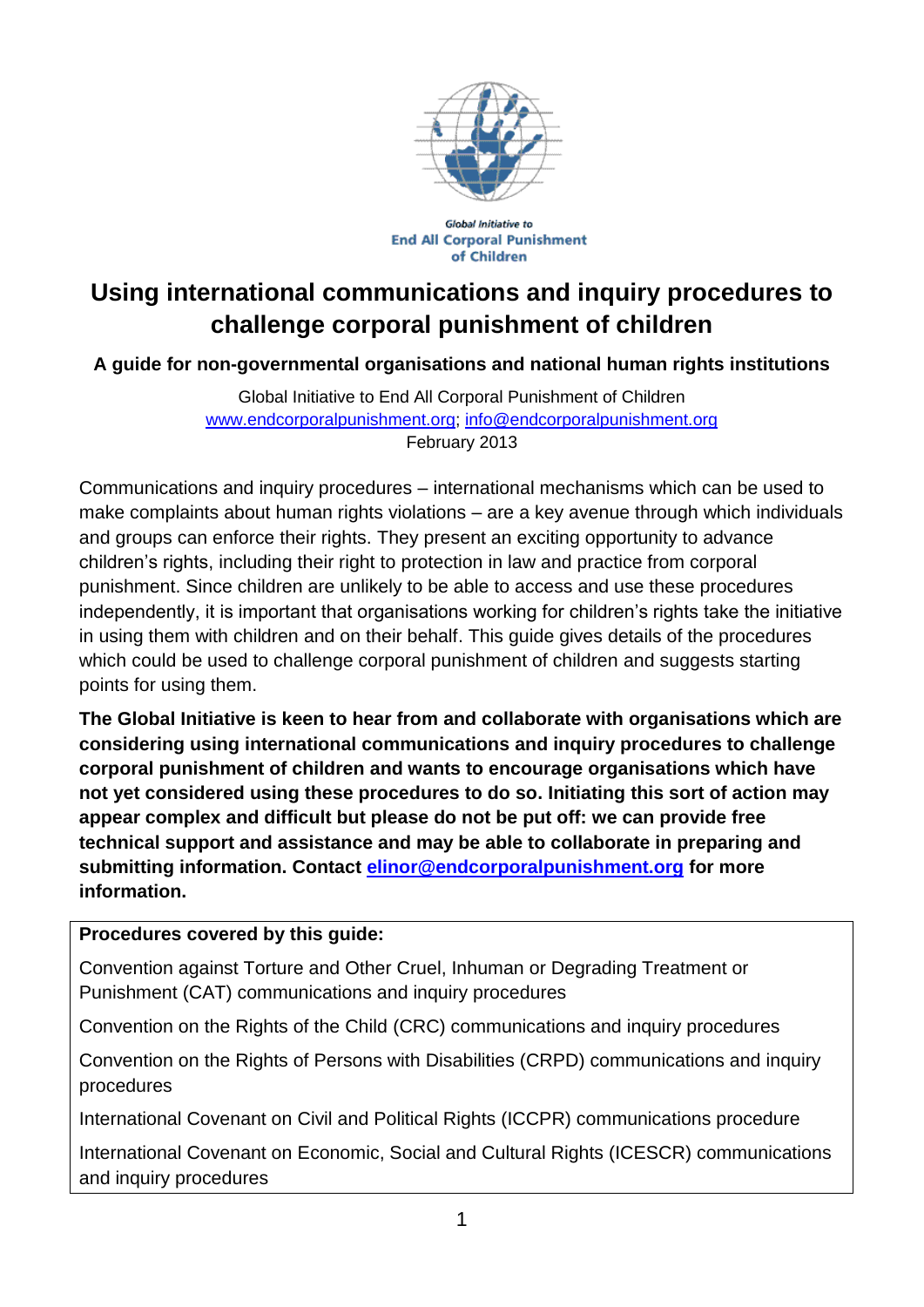#### **Contents**

| $\mathbf{1}$   |                                                                                       |                                                                                       |                                                                                 |  |  |
|----------------|---------------------------------------------------------------------------------------|---------------------------------------------------------------------------------------|---------------------------------------------------------------------------------|--|--|
|                | 1.1                                                                                   |                                                                                       | What are international communications and inquiry procedures?  3                |  |  |
|                | Why use communications and inquiry procedures to challenge corporal punishment<br>1.2 |                                                                                       |                                                                                 |  |  |
|                |                                                                                       |                                                                                       |                                                                                 |  |  |
|                | 1.3                                                                                   |                                                                                       | Which procedures could be used to challenge corporal punishment of children?  4 |  |  |
|                | 1.4                                                                                   |                                                                                       |                                                                                 |  |  |
| $\overline{2}$ |                                                                                       |                                                                                       |                                                                                 |  |  |
|                | 2.1                                                                                   |                                                                                       |                                                                                 |  |  |
|                | 2.1.1                                                                                 |                                                                                       |                                                                                 |  |  |
|                | 2.1.2                                                                                 |                                                                                       |                                                                                 |  |  |
|                | 2.1.3                                                                                 |                                                                                       |                                                                                 |  |  |
|                | 2.1.4                                                                                 |                                                                                       |                                                                                 |  |  |
|                | 2.1.5                                                                                 |                                                                                       |                                                                                 |  |  |
|                | 2.1.6                                                                                 |                                                                                       |                                                                                 |  |  |
|                | 2.2                                                                                   |                                                                                       |                                                                                 |  |  |
| 2.3            |                                                                                       |                                                                                       |                                                                                 |  |  |
|                | 2.4                                                                                   |                                                                                       |                                                                                 |  |  |
| 3              |                                                                                       |                                                                                       |                                                                                 |  |  |
| 3.1            |                                                                                       |                                                                                       |                                                                                 |  |  |
|                | 3.2                                                                                   |                                                                                       |                                                                                 |  |  |
|                | 3.3                                                                                   |                                                                                       |                                                                                 |  |  |
| 4              |                                                                                       |                                                                                       | Advocacy to accompany the use of communications and inquiry procedures  18      |  |  |
|                |                                                                                       | Appendix: Sources of further information on communications and inquiry procedures  19 |                                                                                 |  |  |
|                |                                                                                       |                                                                                       |                                                                                 |  |  |
|                |                                                                                       |                                                                                       |                                                                                 |  |  |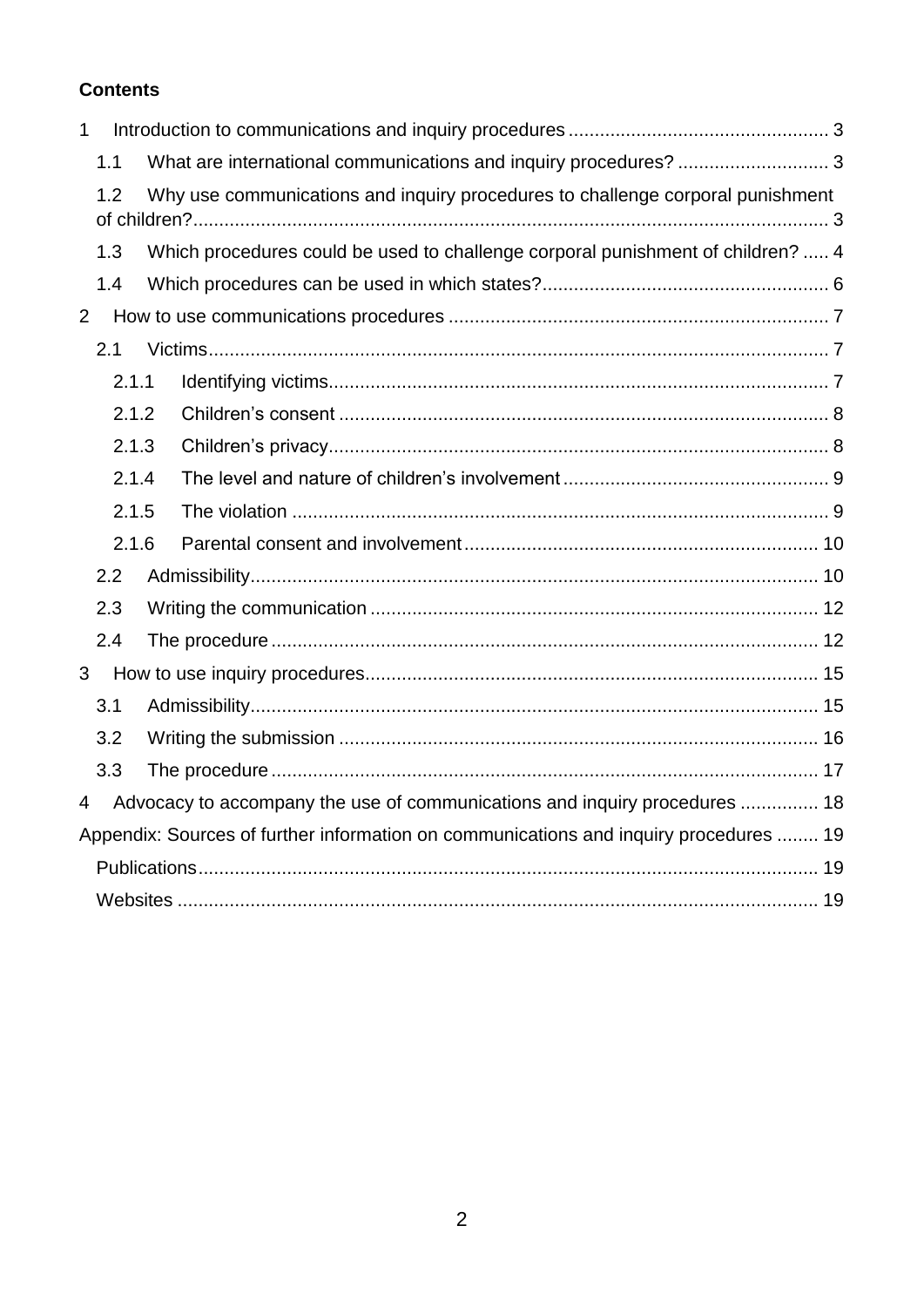## <span id="page-2-0"></span>**1 Introduction to communications and inquiry procedures**

## <span id="page-2-1"></span>**1.1 What are international communications and inquiry procedures?**

These mechanisms, associated with UN treaties, can be used to make complaints about alleged human rights violations. Information submitted about human rights violations is examined by the relevant treaty monitoring body (committee) which can then make recommendations to government and follow up on its recommendations. There are similar mechanisms under some regional human rights systems – see the box in [section 1.2.](#page-2-2)

**Communications** can be made by or on behalf of individuals or groups of people – including of course children – claiming that their rights under the relevant treaty have been violated. The purpose of communications procedures is to allow victims of human rights violations to hold the state which perpetrated the violations to account.

**Inquiries** can be agreed and carried out by a committee which has received reliable information containing well-founded indications of serious or systematic violations of the treaty. The information can be submitted by individuals or organisations. The purpose of inquiry procedures is to allow committees to carry out an in-depth investigation of systematic violations of the rights of a group of people, particularly where it is difficult or impossible for the victims to access other mechanisms for enforcing their rights. Unlike a communication, an inquiry does not require a specific victim or victims to be identified.

For both types of procedure, if the committee carrying out the procedure finds that human rights have been violated, it makes recommendations about how the state should prevent similar future violations. **The primary purpose of a communication or inquiry on corporal punishment and other cruel or degrading punishment of children is to generate recommendations to prohibit and eliminate all corporal punishment in the state in question, resulting in a change in law to prohibit all corporal punishment.**

## <span id="page-2-2"></span>**1.2 Why use communications and inquiry procedures to challenge corporal punishment of children?**

Prohibiting and eliminating corporal punishment of children is a human rights imperative. However, some governments fail to fulfil their human rights obligations. Communications and inquiry procedures can be used to place extra pressure on these governments to prohibit all corporal punishment and other cruel or degrading punishment of children.

Communications and inquiries are "quasi-judicial" procedures: the committees which examine them are not courts and cannot force governments to accept their recommendations. However, these recommendations are authoritative statements of international law, with a relatively high profile. This makes being subject to these procedures challenging for states – a significant level of stigma is attached to a state being found by an international body to have violated rights in a particular case (communications) or to be committing grave and systematic violations of human rights (inquiries).

Communications and inquiry procedures allow committees to focus extensively on one issue – in this case, corporal punishment of children. This both allows for an in-depth consideration of the issue and highlights its importance.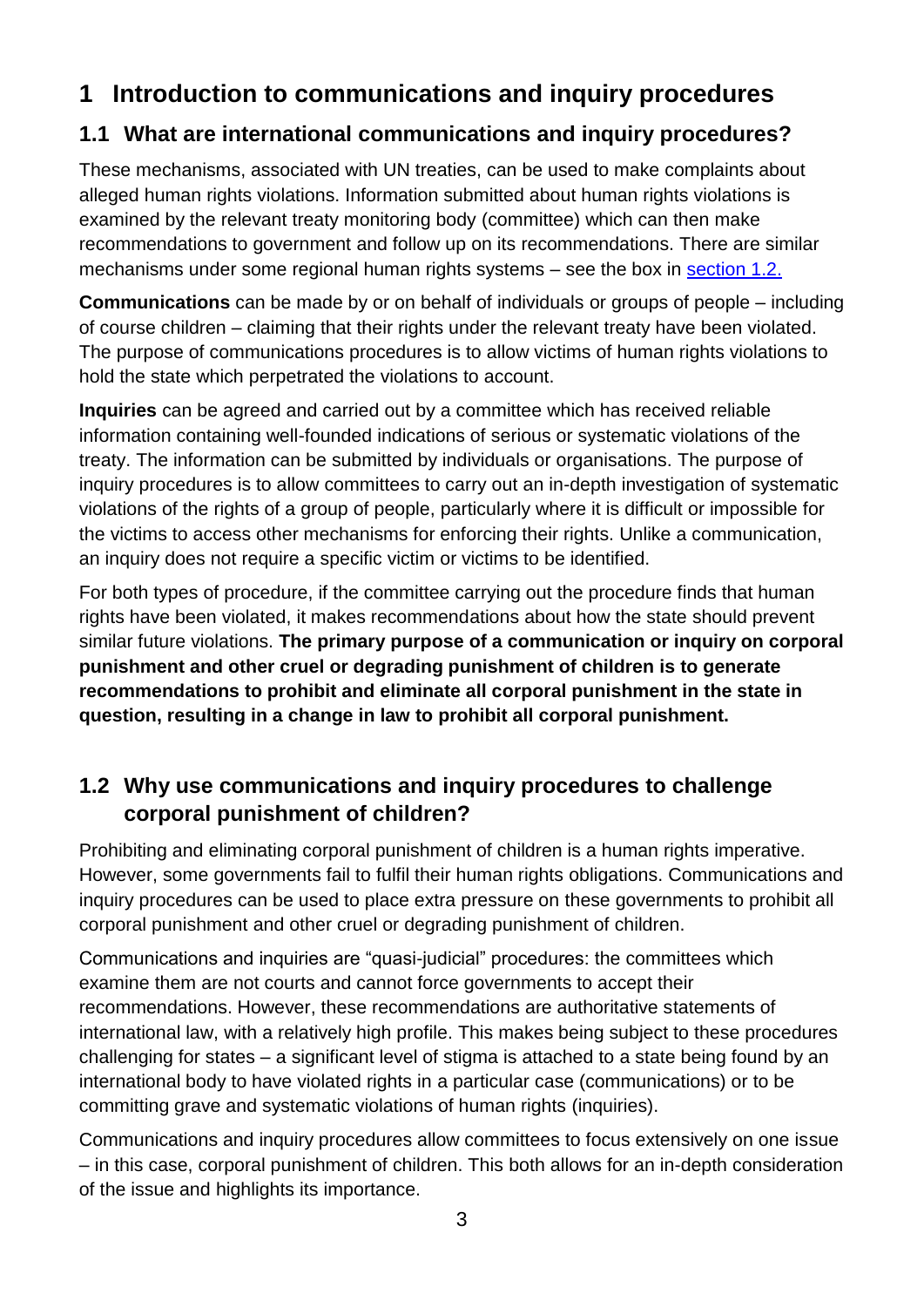Many of these procedures have been relatively little used, and rarely or never used by children or on children's issues. Using them on corporal punishment could highlight the importance of the issue nationally and internationally, set a valuable precedent and advance children's rights generally by promoting the use of these mechanisms for children.

Using a communications or inquiry procedure to challenge corporal punishment of children has the potential to have a very real and significant impact on children's lives. Although initiating this sort of action may at first appear difficult or labour-intensive, the initial work would be well repaid by the possible end result. **The Global Initiative is keen to help and can provide free technical support and assistance and collaborate in preparing and submitting information. Contact [elinor@endcorporalpunishment.org](mailto:elinor@endcorporalpunishment.org) for more information.** 

The use of communications and inquiry procedures is just one strategy for pursuing and achieving prohibition. It will need to be linked to other forms of advocacy and can form part of an ongoing campaign which includes a variety of other strategies (see [section 4\)](#page-17-0); it should not detract from or delay other attempts to achieve law reform.

#### **Regional procedures**

The European Court of Human Rights can hear complaints about violations of the European Convention for the Protection of Human Rights and Fundamental Freedoms. The Court has progressively ruled against corporal punishment of children and is a far stronger mechanism than the UN procedures covered by this guide: in states where it can be used, it is almost certainly a better choice than any UN communications procedure.

Similarly, the European Social Charter and Revised Social Charter have a collective complaints procedure; several collective complaints relating to corporal punishment of children have been examined and the obligation to prohibit it has been repeatedly confirmed. In the European states which have accepted the procedure, it is likely to be a better choice than any UN inquiry procedure.

There are regional procedures in Africa and the Americas which may also be alternatives to UN procedures.

The Global Initiative can provide information and advice on the possibility of using regional procedures to challenge corporal punishment of children – contact [elinor@endcorporalpunishment.org.](mailto:elinor@endcorporalpunishment.org)

## <span id="page-3-0"></span>**1.3 Which procedures could be used to challenge corporal punishment of children?**

Communications and inquiries must be about a violation of the rights set out in the treaty to which the procedure is attached. Corporal punishment and other cruel or degrading punishment of children is a violation of the right to respect for human dignity and physical integrity, which is protected by most major treaties, and there is a broad and growing consensus within the UN human rights system that children have a right to legal protection. However, whether a procedure is well suited for challenging corporal punishment depends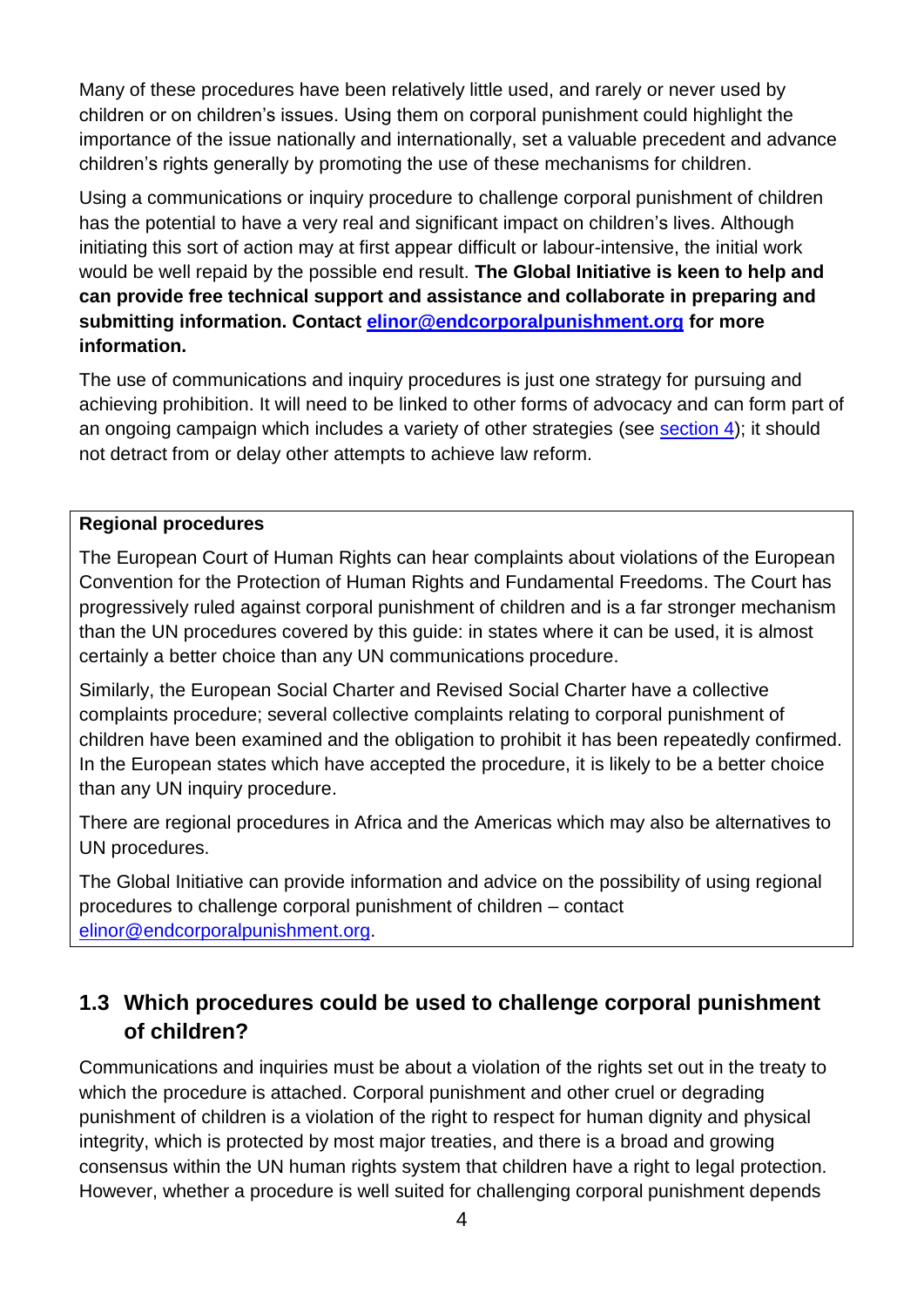both on the provisions of the particular treaty and on the position of the relevant committee regarding corporal punishment (where a position has been expressed; as a new committee, the Committee on the Rights of Persons with Disabilities has had relatively little opportunity as yet to form clear positions on many issues including this one).

General comments, concluding observations produced after examining states' reports, and, in some cases, the results of previous communications all help to clarify committees' positions. The Global Initiative systematically monitors committees' jurisprudence on corporal punishment: our analyses indicate that communications or inquiries about corporal punishment of children would be most likely to be successful under the following procedures:

- Convention against Torture and Other Cruel, Inhuman or Degrading Treatment or Punishment (CAT) communications and inquiry procedures
- <span id="page-4-0"></span>Convention on the Rights of the Child (CRC) communications and inquiry procedures<sup>1</sup>
- Convention on the Rights of Persons with Disabilities (CRPD) communications and inquiry procedures
- International Covenant on Civil and Political Rights (ICCPR) communications procedure
- <span id="page-4-1"></span>• International Covenant on Economic, Social and Cultural Rights (ICESCR) communications and inquiry procedures $2$ .

<span id="page-4-2"></span>This guide therefore contains information only on these procedures. However, it might also be possible to use the Convention on the Elimination of All Forms of Discrimination against Women communications and inquiry procedures to challenge corporal punishment of children. Contact [elinor@endcorporalpunishment.org](mailto:elinor@endcorporalpunishment.org) to discuss this possibility.

<sup>1</sup>  $1$  This will enter into force when it has been ratified by 10 states, hopefully in 2013.

 $<sup>2</sup>$  In force from 5 May 2013.</sup>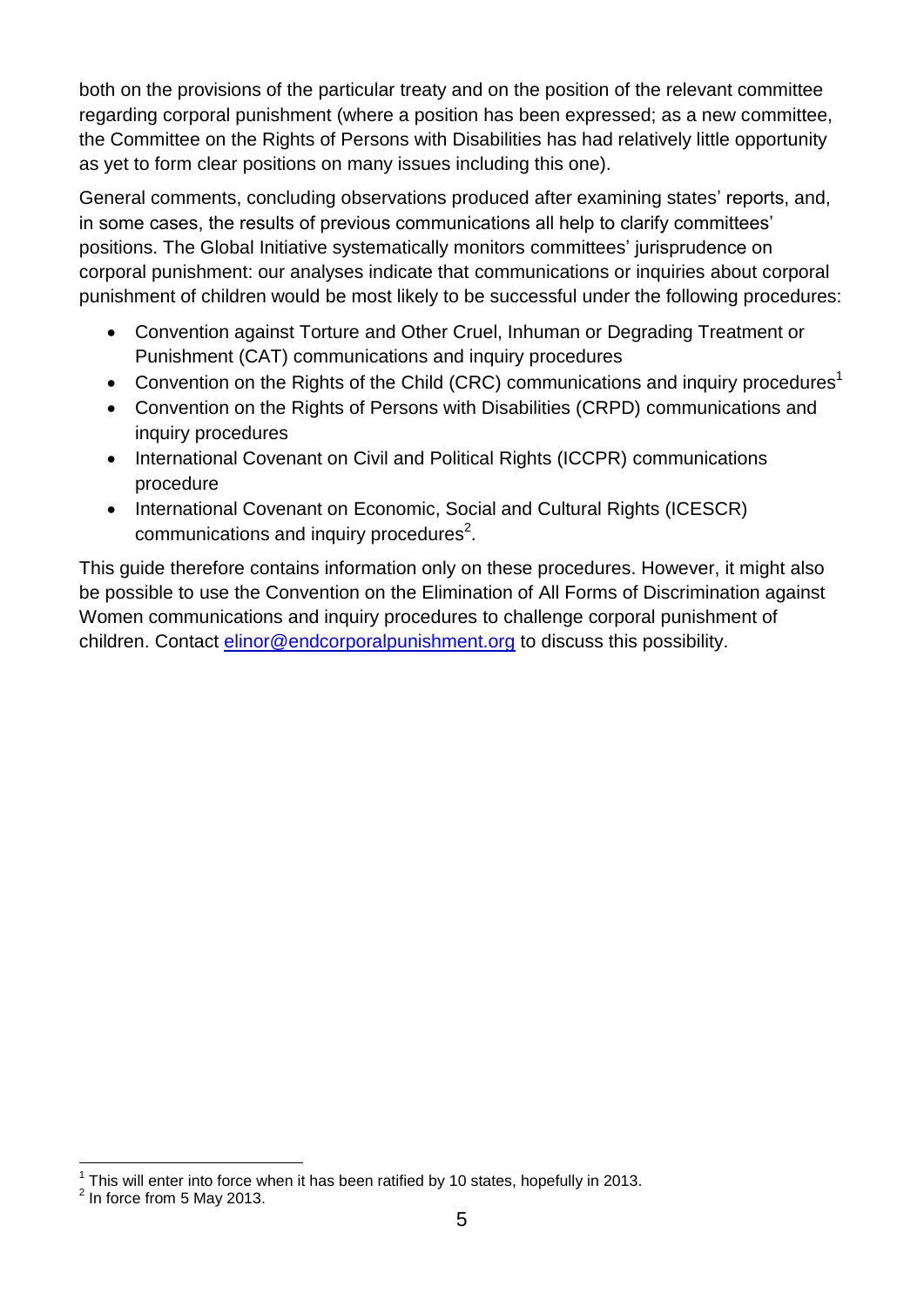## <span id="page-5-0"></span>**1.4 Which procedures can be used in which states?**

Communication and inquiry procedures can only be used when states have "accepted" the procedure. The process for doing this varies with the different instruments:

| <b>Main instrument</b>                                                  | <b>Procedure</b> | The procedure can be used when                                                                                                                       |
|-------------------------------------------------------------------------|------------------|------------------------------------------------------------------------------------------------------------------------------------------------------|
| Convention against<br><b>Torture</b>                                    | Communications   | the state has ratified the Convention and<br>has made a declaration accepting article 22                                                             |
| Convention against<br><b>Torture</b>                                    | <b>Inquiries</b> | the state has ratified the Convention and<br>has not made a declaration rejecting article<br>20                                                      |
| Convention on the<br><b>Rights of the Child</b>                         | Communications   | the state has ratified the Optional<br>Protocol on a Communications Procedure <sup>3</sup>                                                           |
| Convention on the<br><b>Rights of the Child</b>                         | Inquiries        | the state has ratified the Optional<br>Protocol on a Communications Procedure <sup>4</sup><br>and has not made a declaration rejecting<br>article 13 |
| Convention on the<br><b>Rights of Persons</b><br>with Disabilities      | Communications   | the state has ratified the Optional<br>Protocol to the Convention                                                                                    |
| Convention on the<br><b>Rights of Persons</b><br>with Disabilities      | <b>Inquiries</b> | the state has ratified the Optional<br>Protocol to the Convention and has not<br>made a declaration rejecting articles 6 and<br>$\overline{7}$       |
| International<br><b>Covenant on Civil</b><br>and Political Rights       | Communications   | the state has ratified the first Optional<br><b>Protocol to the Covenant</b>                                                                         |
| International<br>Covenant on<br>Economic, Social<br>and Cultural Rights | Communications   | the state has ratified the Optional<br>Protocol to the Covenant <sup>5</sup>                                                                         |
| International<br>Covenant on<br>Economic, Social<br>and Cultural Rights | <b>Inquiries</b> | the state has ratified the Optional<br>Protocol to the Covenant <sup>6</sup> and has made a<br>declaration accepting article 11                      |

The Global Initiative holds information on which mechanisms are available for use in a particular state, and can advise on the most appropriate one to use – contact [elinor@endcorporalpunishment.org.](mailto:elinor@endcorporalpunishment.org)

 $\frac{1}{3}$  See note [1](#page-4-0)

<sup>4</sup> See note [1](#page-4-0)

<sup>5</sup> See note [2](#page-4-1)

<sup>6</sup> See note [2](#page-4-1)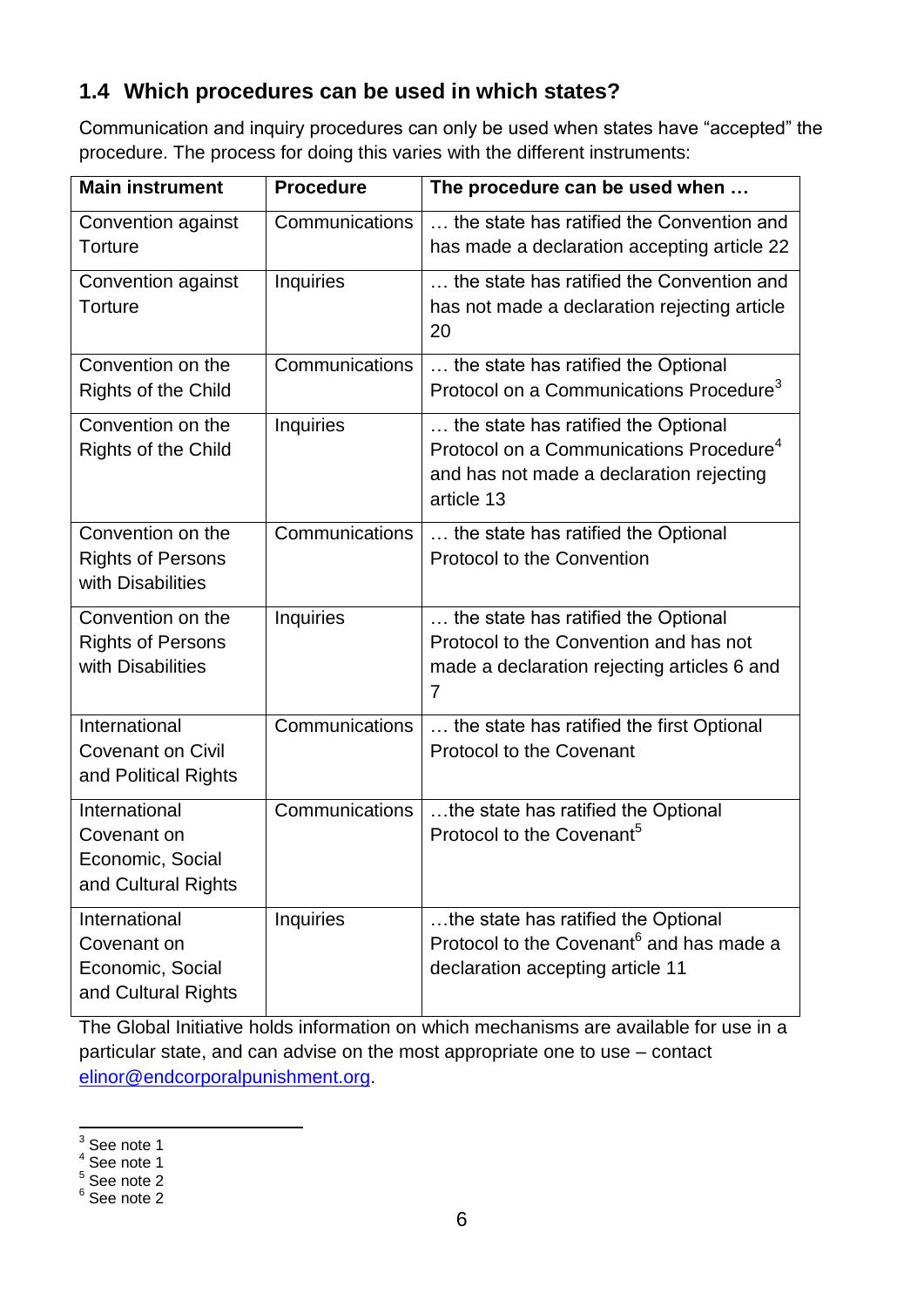## <span id="page-6-0"></span>**2 How to use communications procedures**

This section covers communications procedures under the CAT, CRC, CRPD, ICCPR and ICESCR.

### <span id="page-6-1"></span>**2.1 Victims**

The victim(s) of the communication will be **a child or children whose rights have been violated by the legality of corporal punishment**. In the case of the CRPD, the victim will be a child with a disability.

### <span id="page-6-2"></span>**2.1.1 Identifying victims**

Children are very unlikely to know of the existence of communications procedures or to be able to use them without adult support; some children, including babies and young children, are clearly unable to initiate action themselves. Therefore, rather than waiting for children to come forward, **organisations must actively seek children who are interested in taking this kind of action and support them in taking it, as well as actively working to take action on behalf of children who are unable to do so.** 

Actively working to initiate this kind of action with children and on their behalf shows real respect for them as rights holders. Advances in human rights have often been achieved through the work of individual victims of violations of rights who have taken action, including using international mechanisms, to enforce their rights. Children's rights are as important as those of adults and progress in fulfilling them is as desperately needed. International mechanisms are as important in advancing children's rights as adults' – but children are far less likely than adults to be able to independently use them. Genuine respect for children and recognition of them as rights-holders requires organisations to acknowledge their greater difficulty in accessing human rights mechanisms and to seek to remedy this, including by actively searching for children who may want to take action and taking action on behalf of those who are not able to do so.

Organisations which might be able to help identify children with an interest in using communications procedures to challenge corporal punishment include:

- ombudspersons, national human rights institutions, children's commissioners and other bodies which can receive complaints of violations of children's rights
- children's clubs and other organisations in which children advocate for their own rights (children working in these organisations may also be able to approach other children who may be interested)
- social service and health providers to children and families
- children's helplines
- specialised NGOs and INGOs working in institutional settings for example, the alternative care, education and penal systems (children in these settings may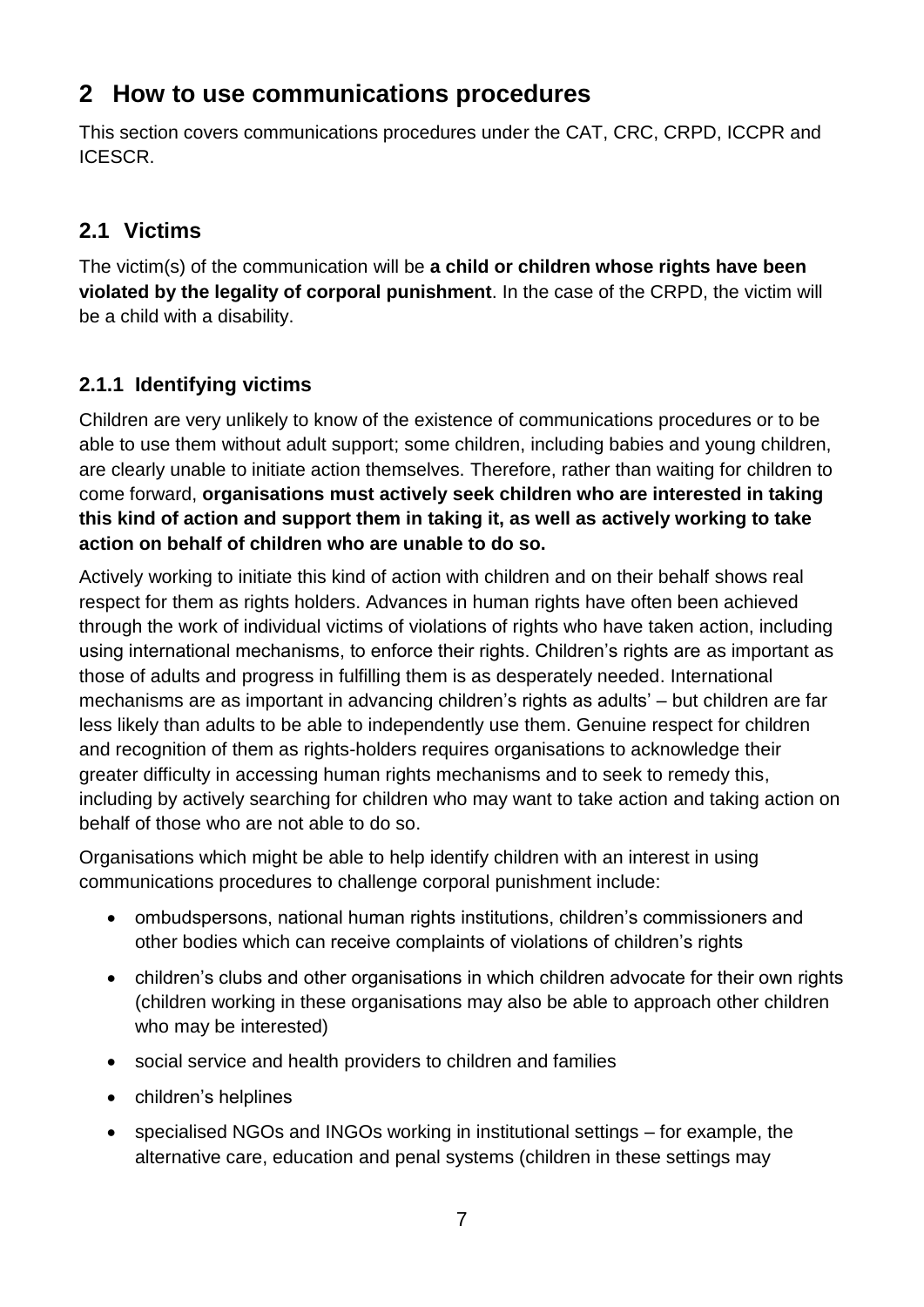experience corporal punishment within and outside them and may have experienced it outside the institution)

- disability rights NGOs and INGOs and other disabled people's organisations in contact with children
- other NGOs and INGOs working on any aspect of children's rights.

Most of these organisations are unlikely to be able to pass on children's details – but they may be able to approach children directly themselves and gain their interest and consent.

In some cases, information about current action being taken nationally by a child or their representatives against corporal punishment may be publicly available – for example, complaints by parents and/or children about school corporal punishment which are reported in the media – and it may be possible to approach these children.

#### <span id="page-7-0"></span>**2.1.2 Children's consent**

It is of course essential that children give informed consent to taking part in the procedure, except where they are unable to do so. This is necessary both to ensure respect for the child or children's rights to have their views heard and participate in decisions on all matters that affect them and to meet the requirement under most procedures that the alleged victim has consented to using the procedure, unless the applicant can demonstrate they were unable to do so.

Factors to consider when obtaining the consent of and working with child victims include the need to be clear with them about what is involved in the procedure, including the likely timescale and its possible results for them individually (for example, in relation to redress) and for other/all children affected, the need to present information in an appropriate format, including formats adapted as necessary for children with disabilities, and the duty to ensure children's ongoing consent.

Where children are unable to give informed consent (for example, babies and very young children, who are the victims of much corporal punishment), it would be justifiable to act on their behalf without their consent; when such cases are identified, organisations should consider doing so.

#### <span id="page-7-1"></span>**2.1.3 Children's privacy**

<span id="page-7-2"></span>The identity of child victims will be known to the committee to which the communication is addressed and to the state, but other than that it can and should be kept confidential unless the child has given informed consent to it being made public. To achieve this, under some procedures it may be necessary to ask the committee both to keep the identity of the child confidential in the final, public decision and to request the state not to reveal the child's identity.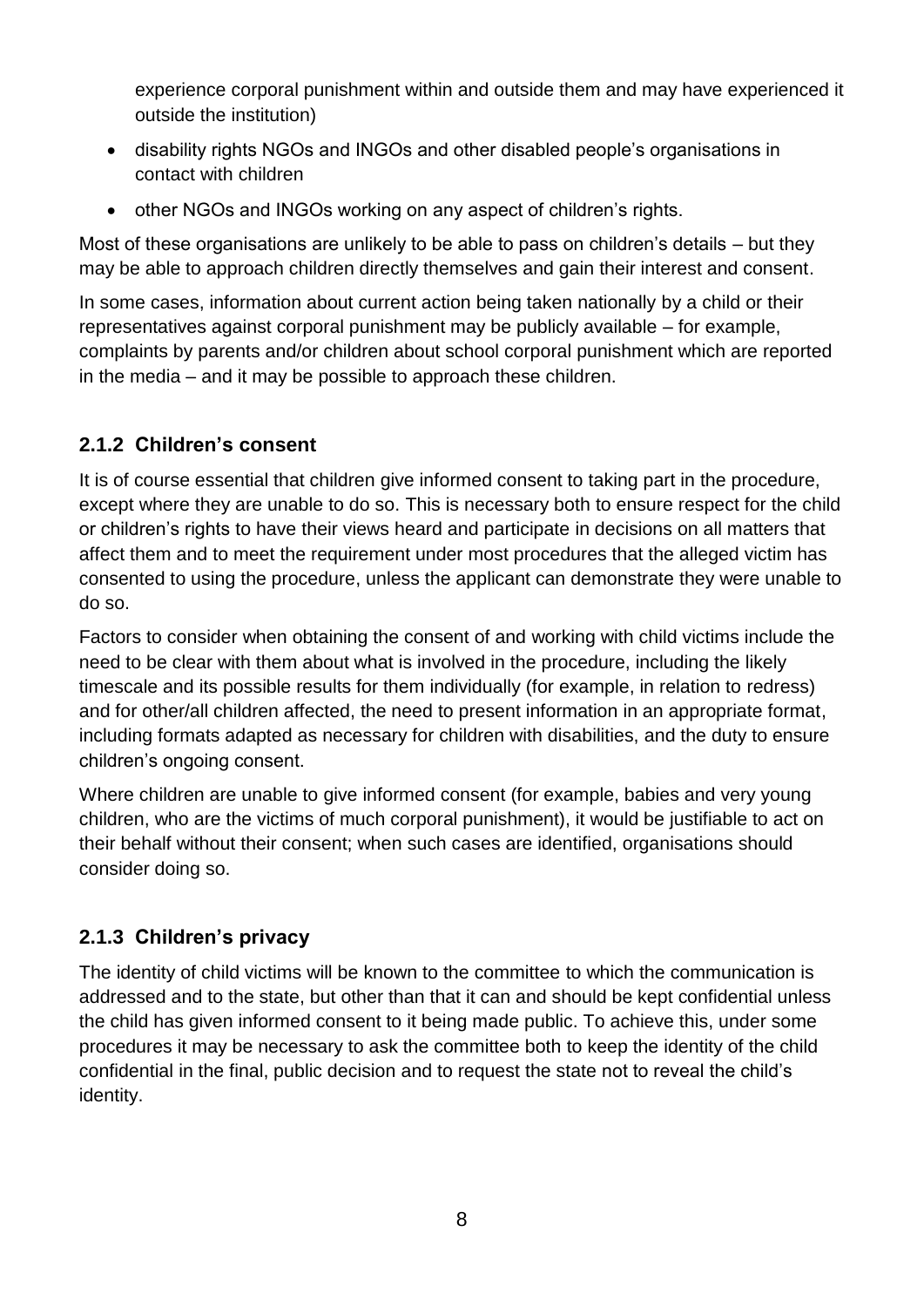## **2.1.4 The level and nature of children's involvement**

A child or children will necessarily be the alleged victim(s) of a communication on corporal punishment – in this sense, they are central to the process. However, it is important to understand that, if children do not want to be actively involved in the procedure, they will not have to be – the process can be initiated and carried out entirely by adults working on children's behalf. This does not imply that children are being "used" or "exploited": it is appropriate that organisations working for children's rights use these mechanisms for children.

Communications can be submitted by a child or children themselves (of course with appropriate adult support) or by a representative acting on their behalf – for example, the child's parent or carer, an NGO or human rights institution or a lawyer.

The violation of the child's rights will need to be clearly documented in the submission to the committee, including if possible through a statement from the child. Documentation involving statements from the child of the violations of children's rights should be obtained in a childsensitive manner and children should not be required to repeatedly discuss their experiences.

The CAT and CRC committees are able to hold oral hearings as part of their consideration of a communication, although (for CAT) these have rarely been held. Child victims would not be required to attend any hearings, although they might have the opportunity to do so if they wish.

If an organisation is bringing the communication, a designated person or a few people from the organisation should keep in touch with the child throughout the process, ensuring as far as possible that s/he knows about and understands any developments, and should be available for the child to contact for any reason.

#### <span id="page-8-0"></span>**2.1.5 The violation**

Ideally, the victim would be a child who has experienced corporal punishment in the family home. Such a case would be most likely to lead to a clear recommendation on prohibition in all settings of children's lives. However, cases in which children have experienced corporal punishment in other settings of their lives – schools, care settings and the penal system – could also be suitable. The corporal punishment experienced must have been legal – not unlawful under legislation prohibiting severe or injurious corporal punishment, for example, or under general legal provisions prohibiting assault or other forms of violence – and must have taken place after the state accepted the communications procedure (see [section 1.4\)](#page-4-2).

It might be possible to bring a communication on behalf of a child or children who has not experienced corporal punishment, or who experienced it before the state accepted the communications procedure. Such a communication would focus on the risk to children posed by the lawfulness of corporal punishment, and would need to show how the child or children are victims of this risk.

It is important to be clear with children and their parents/carers that in all cases, the communication is against the state and not against the adults who inflicted the corporal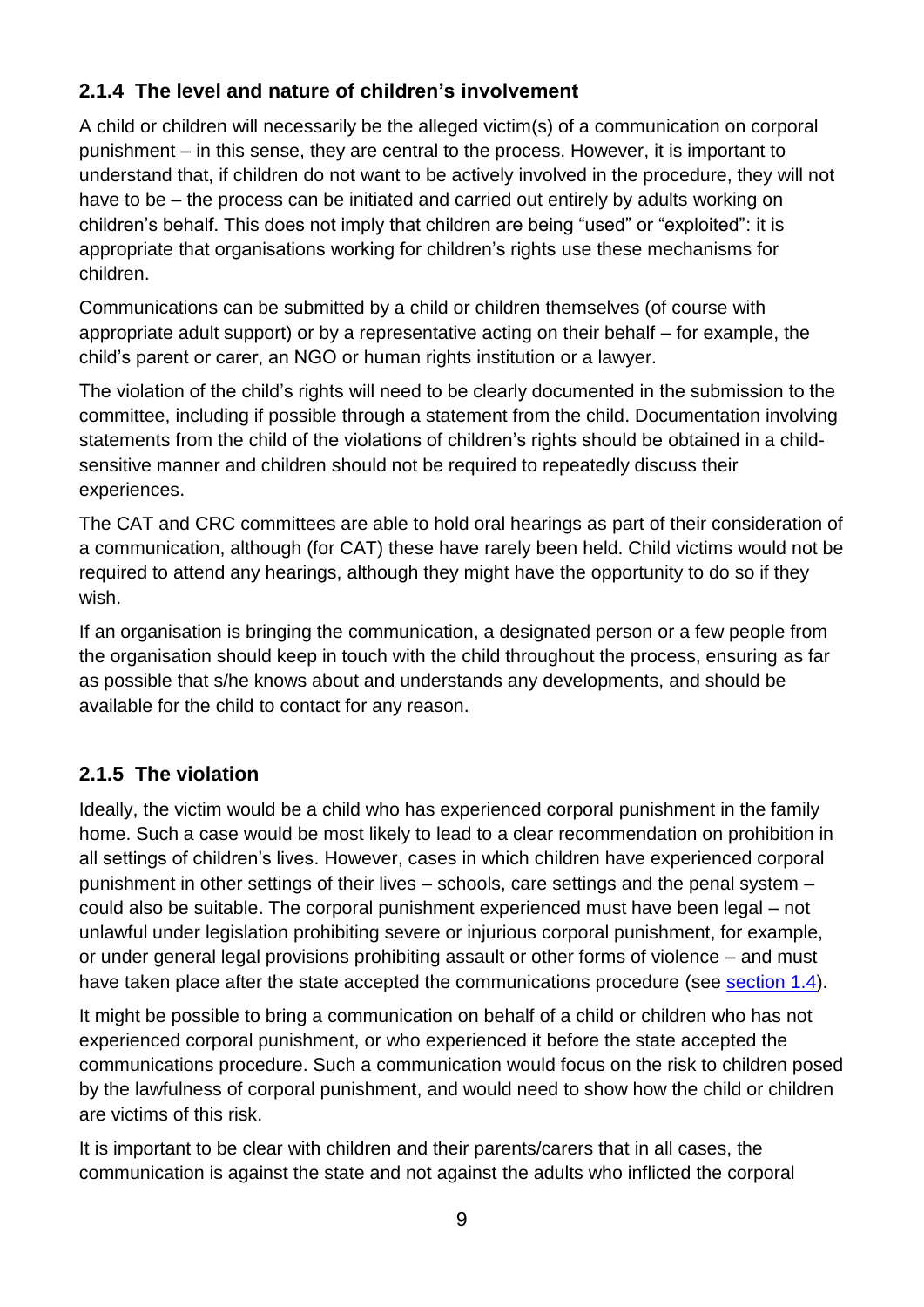punishment. The communication would focus on the failure of the state to prevent the corporal punishment and provide a legal remedy for the victims.

#### <span id="page-9-0"></span>**2.1.6 Parental consent and involvement**

The consent of children's parents should not in principle be required for children to bring a communication: children are independent holders of human rights and have a right to a remedy for violations of those rights; any condition that parental consent is required could in itself be a breach of the child's rights. But in practice it will be difficult for many children to take action without their parents' or carers' consent. Where the corporal punishment which is the subject of the communication was inflicted by parents themselves, consent may pose a problem and could cause strife within the family which the child does not want. However, there are some situations in which parental consent should not pose a problem; these include communications by or on behalf of a child or children:

- whose parents/carers consent to a communication being brought about corporal punishment they inflicted in the past (many adults regret using corporal punishment and may welcome the opportunity to help to get it banned)
- in the care of a family member who consents to a communication being brought about corporal punishment which was inflicted by another family member
- in alternative care, who experienced corporal punishment in their family home prior to entering care.

The perpetrator would be named in the communication. However, where the perpetrator is a parent, other family member of carer of a child, and perhaps also in other circumstances, it is both possible and important (for the child's privacy) to keep their identity confidential. As for child victims, this means that their identity would be known to the committee and to the state, but not made public.

The perpetrator would not be expected to contribute anything to the communication or to communicate in any way with the committee. As noted in [section 2.1.5](#page-8-0) above, it must be emphasised that the communication is against the state which allows corporal punishment, not the particular perpetrator of it; there will be no repercussions, penal or otherwise, arising from the communication for the perpetrator.

## <span id="page-9-1"></span>**2.2 Admissibility**

Committees consider communications in two stages (usually, in practice, these two stages take place during the same session of the committee – see [section 2.4](#page-16-0) for more detail). First, the committee decides whether the case is **admissible** (i.e. whether the case meets the criteria which would allow the committee to consider it). If the case is found to be inadmissible, it will not be considered further. Only if the committee decides that the case is admissible can it progress to the next stage: consideration of the **merits** of the case (i.e. considering whether rights under the relevant treaty have been violated in this case). It is therefore important in preparing the communication to ensure that the admissibility requirements are met.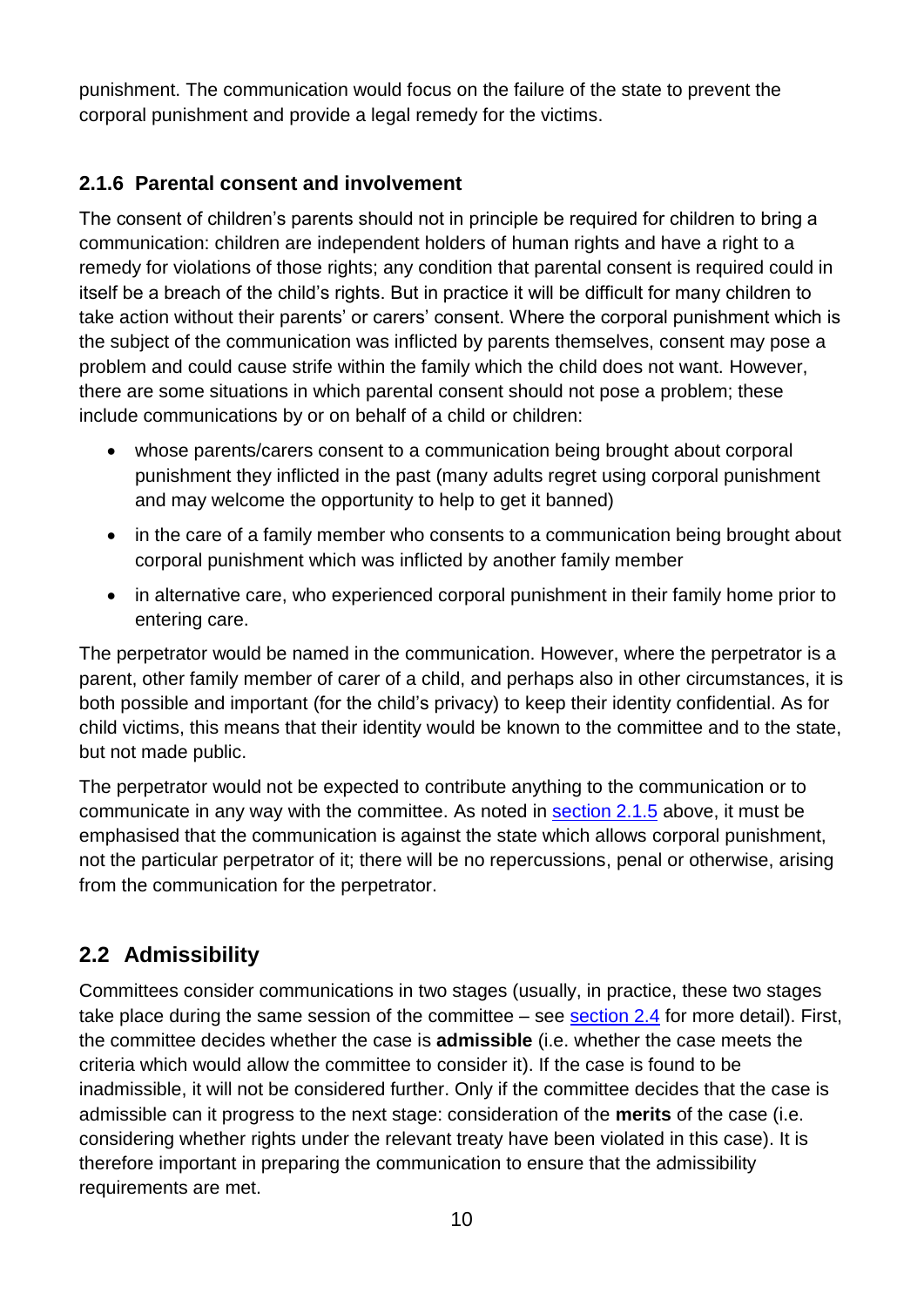The admissibility requirements (which, except where otherwise noted, apply to all communications procedures covered by this guide) are:

- 1. The communication must be made **in writing**, or, for CRPD communications, an alternative format such as audio. For CRC communications, the written submission can be supplemented with non-written materials.
- 2. The communication must **not be anonymous**. However, the identity of the victim can and should be kept confidential (in which case it will be known only to the committee and the state) unless they decide otherwise – see [section 2.1.3\)](#page-7-1).
- 3. The communication must be brought by or on behalf of victim(s) of the violation. In the case of corporal punishment of children, this means that the communication must be brought **by or on behalf of a child or children whose rights have been violated by the legality of corporal punishment** (see [section 2.1.1\)](#page-8-0)
- 4. The violation of rights which the communication is about must have occurred **after the date on which the state accepted the communications procedure** (the Global Initiative can supply this information; see also the table in [section 1.4\)](#page-4-2).
- 5. The communication must be sufficiently **substantiated**. This means that it must contain detailed factual information and explanation about the alleged violation of the child's (or children's) rights.
- 6. The communication must not be an **abuse of the process**: it must be a serious claim about an alleged violation of the child (or children's) rights.
- 7. The case must **not be or have been under examination by another international mechanism** – communications can only be submitted under one procedure.
- 8. Before the communication is submitted, **all available and effective domestic remedies must have been exhausted.** This means the communication must show that it has not been possible to resolve the rights violation within the state's legal system. The purpose of this rule is to ensure that these international communications procedures are only used when violations cannot be effectively challenged at national level (and also thus to encourage states to develop effective national remedies) and to ensure that the state is aware of the alleged violation of rights and has had a chance to prevent or redress it. Where, as in most states worldwide, corporal punishment of children is clearly lawful and is widespread and socially accepted, it cannot be argued that the state is unaware of the situation or has not had the opportunity to remedy it. Moreover, the fact that corporal punishment is lawful means that children have no possibility of a remedy for the violation of their rights under national law. It is therefore not possible for children or their representatives to resolve this violation of their rights within the state: **no effective domestic remedies are therefore available.** The lack of an effective domestic remedy is itself a violation of children's rights and would be likely to form part of the communication. Information about the availability, effectiveness and exhaustion of domestic remedies must be included in the communication; the Global Initiative can help with this.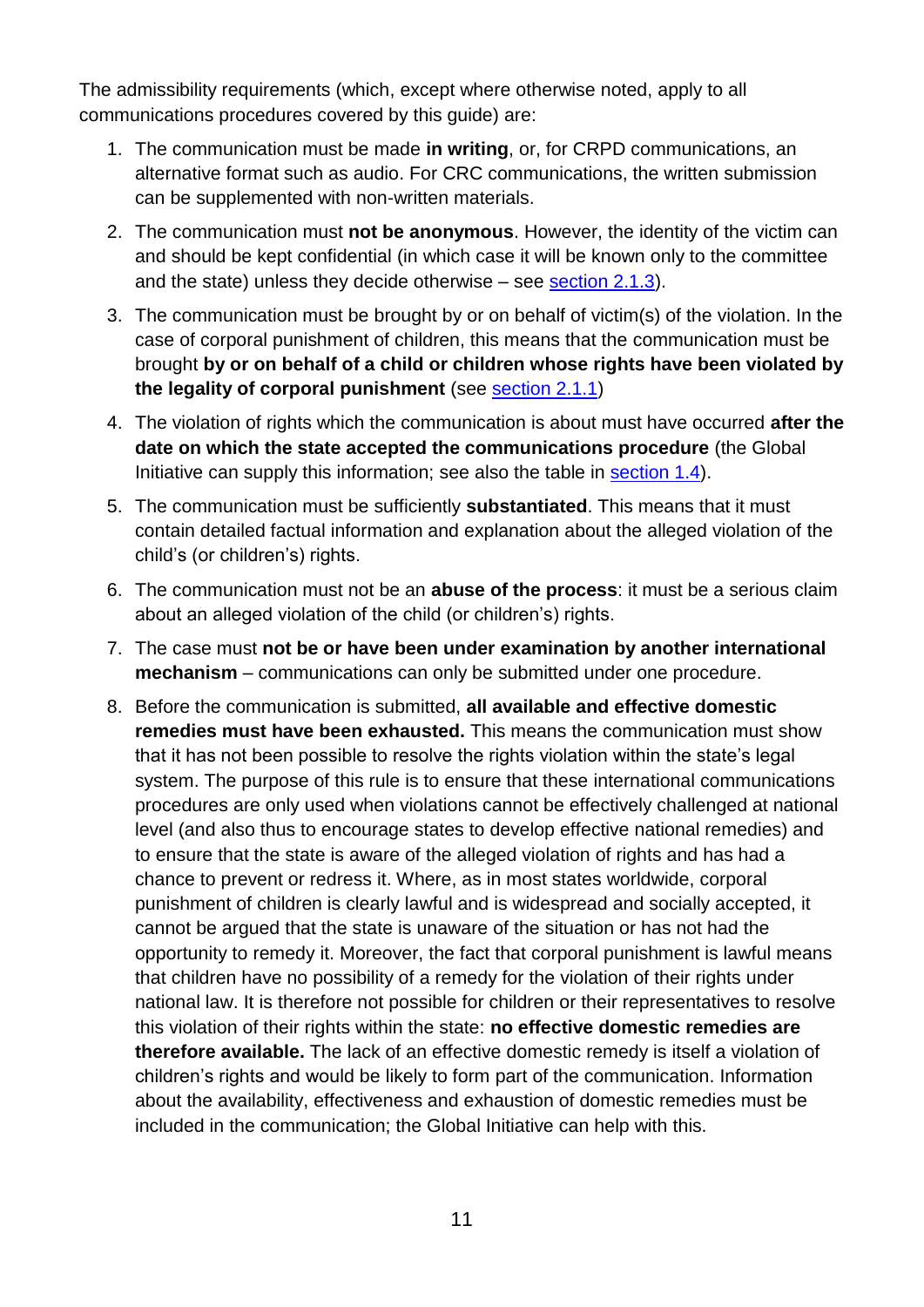## <span id="page-11-0"></span>**2.3 Writing the communication**

This section contains information on the likely contents of a communication on corporal punishment. It is not intended to be a complete guide to writing a communication but to give a general idea of the kind of information that is likely to be needed and to demonstrate that it does not have to be a very complex or time-consuming process. A lawyer or other person familiar with the law may be needed to help with some sections of a communication, particularly those on national law and the exhaustion of effective domestic remedies. **The Global Initiative can also provide some of the information needed and is able to advise on and to help with drafting communications. Contact [elinor@endcorporalpunishment.org.](mailto:elinor@endcorporalpunishment.org)** The following list suggests the contents of a communication on corporal punishment.

- Details about the author of the communication (the person or organisation who is submitting it). This can be the victim or a person or organisation representing them (see [section 2.1.4\)](#page-7-2). If the author is not the victim, details about the victim must also be provided.
- A description of how the victim's rights have been violated by the legality of corporal punishment, identifying which provisions of the relevant treaty have been violated.
- Details on the legality of corporal punishment in the state in question. Much of this information is already held by the Global Initiative.
- Information on the availability, effectiveness and exhaustion of domestic remedies (see [section 2.2\)](#page-9-1).

An analysis of the relevant committee's past statements on corporal punishment in general comments, recommendations to states and possibly jurisprudence from previous communications on related issues would also be a useful part of the communication. The Global Initiative can provide this information.

There is a [form](http://www.ohchr.org/EN/HRBodies/CRPD/Pages/IndividualComplaints.aspx) which can be used to submit communications under CAT, CRPD and ICCPR. Use of this form is optional.

An example of a communication can be seen in Appendix 5 of Australian Human Rights Commission (2011), *Mechanisms for advancing women's human rights,* Sydney: AHRC [\(PDF](http://humanrights.gov.au/sex_discrimination/publication/mechanisms/opcedaw.pdf)[/Word\)](http://humanrights.gov.au/sex_discrimination/publication/mechanisms/opcedaw.doc).

## <span id="page-11-1"></span>**2.4 The procedure**

This section summarises the process followed when committees consider communications. Except where otherwise noted, the process is the same for all communications procedures covered by this guide.

- 1. A communication is submitted.
- 2. It is registered formally listed as a case for consideration by the relevant committee. If it appears to meet all admissibility criteria and to be sufficiently substantiated it is registered – formally listed as a case for consideration by the relevant committee. Before registration the author may be requested to submit additional information.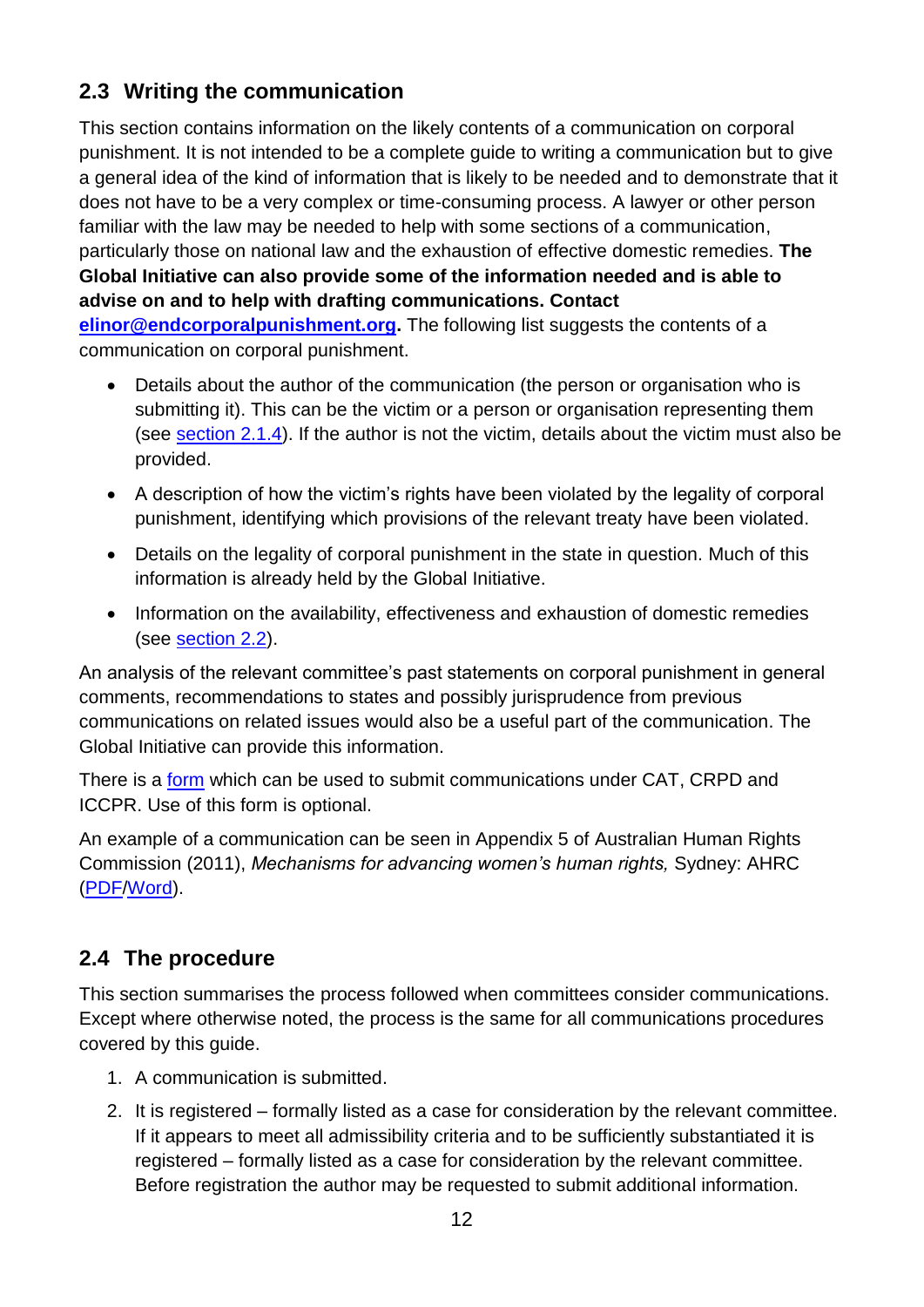- 3. At this stage or later in the process, the committee can request the state to take interim measures to prevent irreparable damage to the victim.
- 4. The communication is transmitted to the state and the state is requested to submit its observations on the admissibility and merits of the communication within a set time frame (usually six months).
- 5. The committee may ask the person or organisation who submitted the communication (the author) or the state for further information. Both the state and the author may be offered the opportunity to comment on any information provided by the other party.
- 6. The CAT, CRC, CRPD and ICESCR committees may use information from parties other than the author and the state (for example, UN agencies) in considering the communication. Under the CRC procedure, the author and the state can recommend that the committee consult particular independent experts, and third parties can submit information regarding the communication (however, it may not be publicly known that a communication is being undertaken: the committee will not make any information public while a communication is being considered and it can request the author and the state to keep information about it confidential).
- 7. The CAT and CRC committees may hold an oral hearing with the author and/or the state (however oral hearings have very rarely been held by the CAT committee). Other committees do not hold oral hearings.
- 8. The committee considers the admissibility of the communication. If the committee decides that the communication is inadmissible the procedure ends. If it considers that the communication is admissible, it then considers the content of the communication (its "merits") and decides whether a violation of rights has occurred. Typically, the merits of a communication are considered during the same session that decided that it was admissible and the committees' views on admissibility and merits are issued together (the author and state are not informed of the decision on admissibility separately from any decision on merits). It is possible, although unusual, for committees to consider the admissibility and merits of a communication separately. In this case, the author and the state will be informed of the decision to declare the communication admissible before the decision on the merits is made.
- 9. The committee issues its views on the communication. **The views are the main outcome of the communications procedure** – similar to a judgment in a court case. If the committee decides that a violation of rights has occurred, the views typically contain recommendations to the state about redressing the violation and preventing future violations. In a communication on corporal punishment of children, it is hoped and expected that the views would contain recommendations to prohibit it. If no violation is judged to have taken place, the views state this and the procedure ends.
- 10.If the committee has decided that a violation of rights has taken place, it can follow up on the results of the communication. The state is required to submit information on the actions it has taken in the light of the committee's views and recommendations on the communication, usually within 6 months. Committees can then ask the state for further information until a satisfactory solution is reached.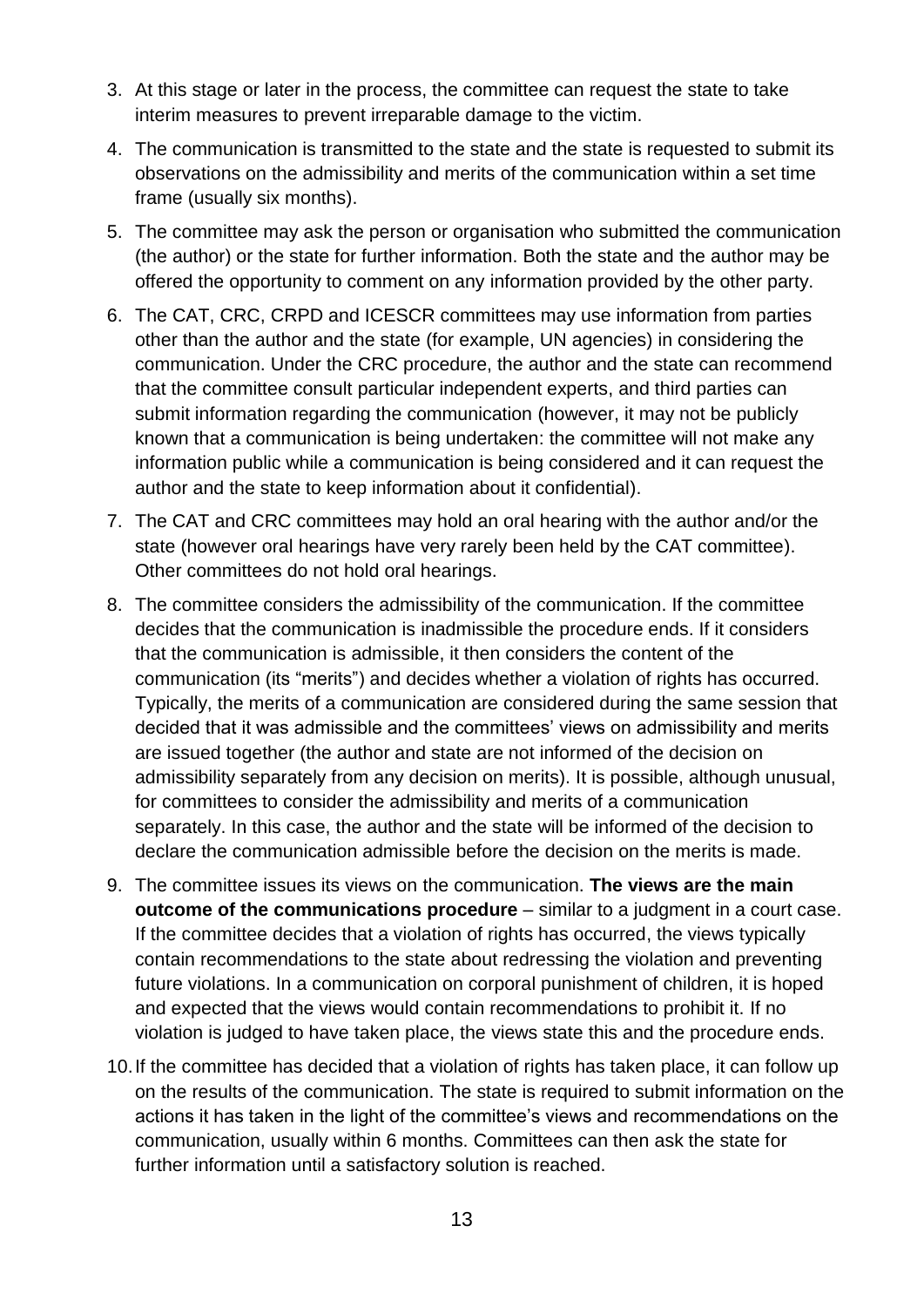The entire process (from the initial submission of the communication to the committee's recommendations) can take several years, for example usually 2-4 years for CAT and 3-4 years for ICCPR.

A flowchart showing the process of the consideration of a communication can be found in Giffard, C. (2000), *[Torture Reporting Handbook: How to document and respond to](http://www.essex.ac.uk/Torturehandbook/index.htm)  [allegations of torture within the international system for the protection of human rights](http://www.essex.ac.uk/Torturehandbook/index.htm)*, Colchester: University of Essex Human Rights Centre, available in several formats and languages.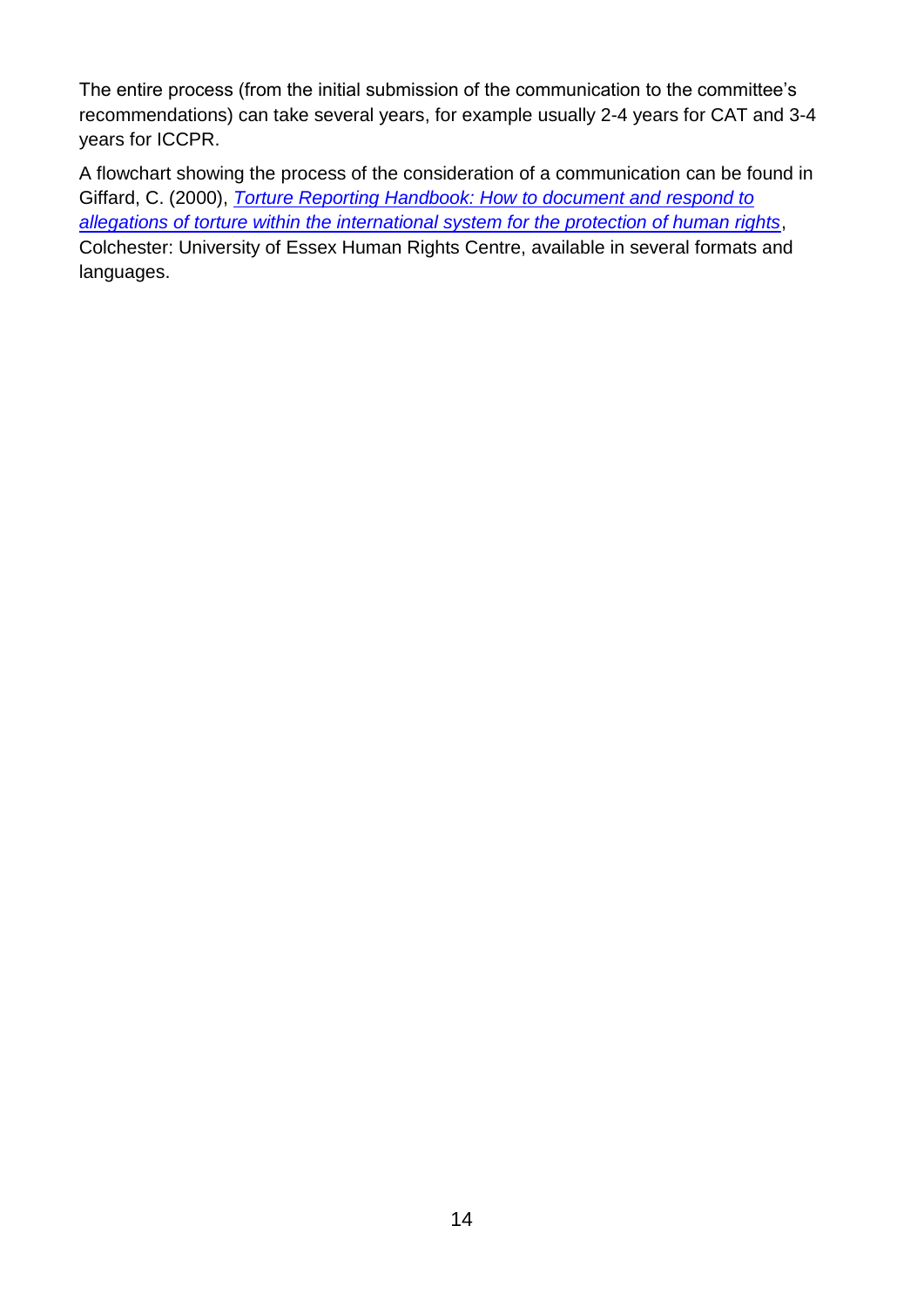## <span id="page-14-0"></span>**3 How to use inquiry procedures**

This section covers inquiry procedures under the CAT, CRC, CRPD and ICESCR.

## <span id="page-14-1"></span>**3.1 Admissibility**

In an inquiry procedure, a committee can investigate and make recommendations on grave or systematic violations of rights.

<span id="page-14-2"></span>Under the CRC, CRPD and ICESCR, **grave or systematic violations** of any of the rights set out in the relevant treaty can be the subject of an inquiry. Since there have not yet been any inquiries under these procedures, no jurisprudence about the meaning of "grave" and "systematic" for these treaties is available. However, jurisprudence on inquiries by the Committee on the Elimination of Discrimination against Women (CEDAW) suggests that a grave violation is a "severe abuse of fundamental rights"<sup>7</sup> and a systematic violation is a violation which "is not an isolated case, but rather a prevalent pattern in a specific situation; one that has occurred again and again, either deliberately with the intent of committing those acts, or as the result of customs and traditions, or even as the result of discriminatory laws or policies, with or without such purpose"<sup>8</sup>.

#### **Using these definitions, corporal punishment constitutes a grave and systematic violation of children's rights in many states worldwide.**

The CAT inquiry procedure can only be used to investigate an alleged **systematic practice of torture**, and not violations of any of the other rights under CAT. A systematic practice of torture means that torture is "habitual, widespread and deliberate in at least a considerable part of the territory in question"<sup>9</sup>. Torture is "any act by which severe pain or suffering, whether physical or mental, is intentionally inflicted on a person for such purposes as obtaining from him or a third person information or a confession, punishing him for an act he or a third person has committed or is suspected of having committed, or intimidating or coercing him or a third person, or for any reason based on discrimination of any kind, when such pain or suffering is inflicted by or at the instigation of or with the consent or acquiescence of a public official or other person acting in an official capacity" (CAT article 1). Cruel, inhuman or degrading treatment or punishment which does not amount to torture cannot be investigated under the CAT inquiry procedure.

Although the threshold of what treatment is defined as "torture" is high, in some cases corporal punishment may constitute a systematic practice of torture, particularly where the corporal punishment experienced is severe and is inflicted in institutional settings such as schools, care settings or the penal system.

Unlike a communication, an inquiry does not require a specific victim or victims to be identified. A submission could be made on behalf of a large group of children (for example,

<sup>1</sup> 7 Australian Human Rights Commission (2011), *Mechanisms for advancing women's human rights: A guide to using the Optional Protocol to CEDAW and other international complaint mechanisms*, Australian Human Rights Commission

<sup>&</sup>lt;sup>8</sup> See note [7](#page-14-2)

<sup>9</sup> Giffard, C. (2000), *Torture Reporting Handbook: How to document and respond to allegations of torture within the international system for the protection of human rights*, Colchester: University of Essex Human Rights **Centre**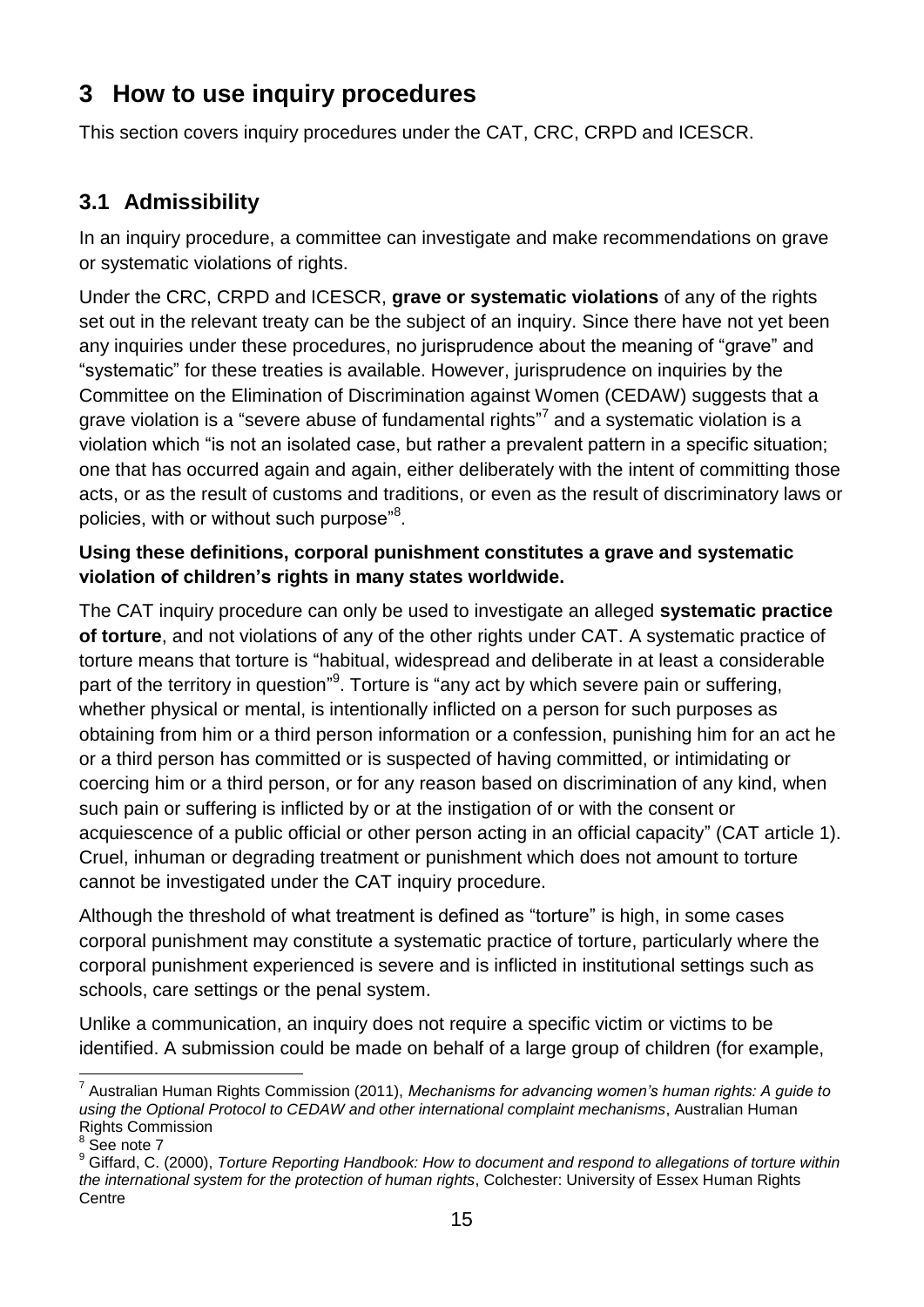many children with disabilities experiencing corporal punishment in a particular type of institutional setting, children who have been subjected to corporal punishment as a sentence for crime or, for the CRC, simply all children subject to corporal punishment in a particular state) without individual children being identified. In theory, information can be submitted by anyone, including anonymously – unlike communications, inquiries do not have an author – although in practice submissions are usually made by NGOs and it is very helpful to provide contact details.

If a particular victim of an alleged violation has already been identified, then a communications procedure is likely to be a better choice. However, contact the Global Initiative for more information and to discuss which procedure is appropriate: [elinor@endcorporalpunishment.org.](mailto:elinor@endcorporalpunishment.org)

## <span id="page-15-0"></span>**3.2 Writing the submission**

Inquiry procedures have been used far less than communications procedures (for example, as at February 2013 there have been fewer than 10 inquiries under CAT but more than 500 communications have been or are being examined). There is therefore less information and guidance available about the contents of a submission which seeks to prompt an inquiry than is available about the contents of communications. As a guide, however, a submission on corporal punishment of children would probably contain at least the following elements:

- Evidence of the prevalence and nature of corporal punishment of children which clearly shows how it violates children's rights. For example, this could take the form of one or several research studies or other documentation of a large number of cases of corporal punishment. The information must be reliable: in practice this might mean that the studies or documentation are carried out and/or published by reputable organisations.
- Details on the legality of corporal punishment in the state in question. Much of this information is already held by the Global Initiative.
- A statement of which provisions of the relevant treaty have been violated, including an analysis of the relevant committee's past statements on corporal punishment in general comments, recommendations to states and possibly jurisprudence from previous communications and inquiries on relevant topics. In the case of CAT, the submission would need to demonstrate that the corporal punishment experienced by children in this state, in at least one setting, amounts to a systematic practice of torture, with reference to the committee's past views on what constitutes torture. The Global Initiative can provide much of this information.
- Suggestions of relevant organisations and individuals that the committee could contact and places to visit.

**The Global Initiative can provide some of the information listed above and is able to advise on and to help with drafting submissions. Contact [elinor@endcorporalpunishment.org.](mailto:elinor@endcorporalpunishment.org)**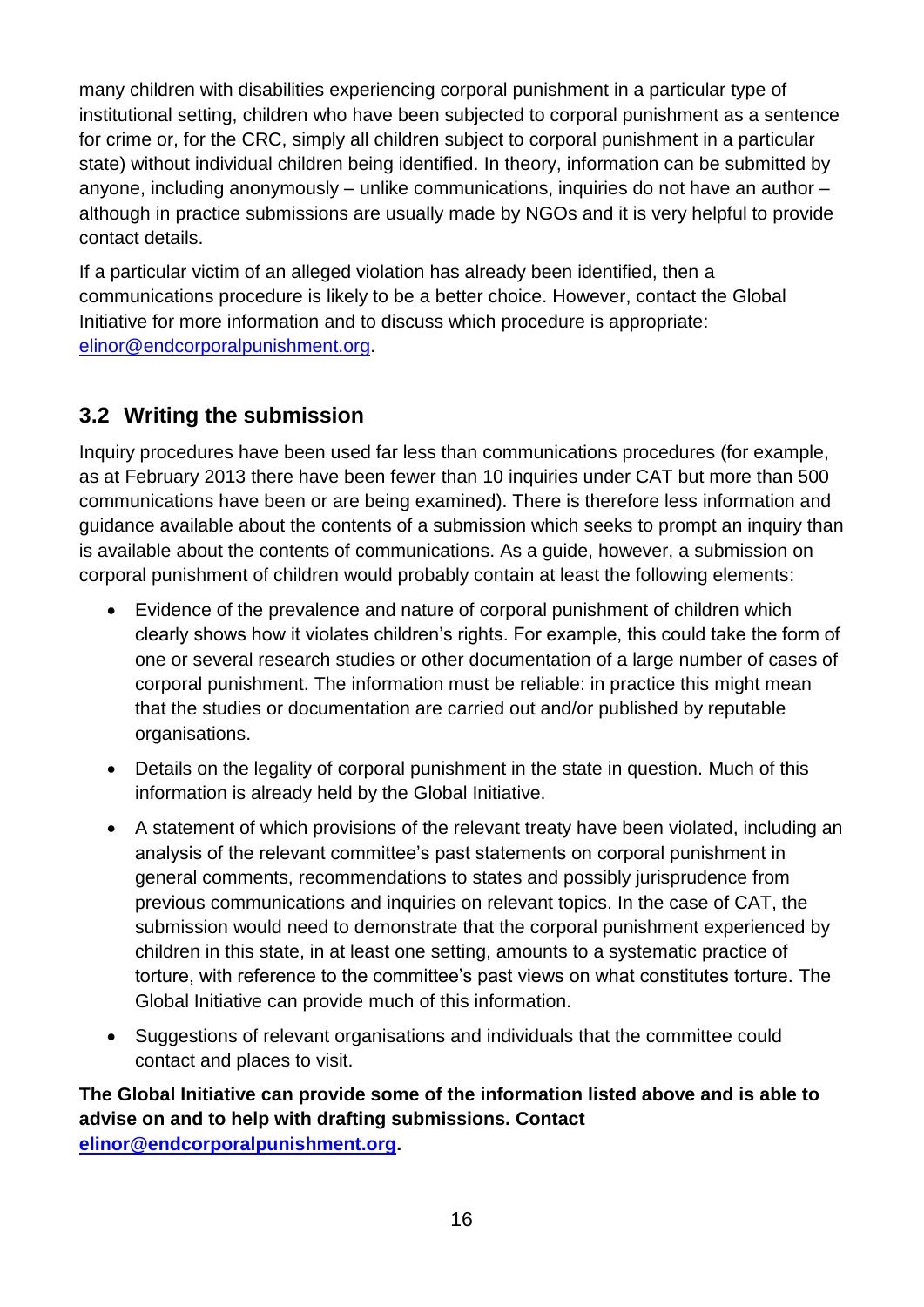Details of the materials submitted for inquiries under the Optional Protocol to the Convention on the Elimination of All Forms of Discrimination against Women are available on the [Optional Protocol to CEDAW website](http://opcedaw.wordpress.com/inquiries/all-inquiries/) – providing an example which may be useful for submissions for inquiries under other procedures.

## <span id="page-16-0"></span>**3.3 The procedure**

- 1. Information is received by the committee.
- 2. The committee decides whether the information is reliable and indicates grave or systematic violations of rights, or, in the case of CAT, whether it contains well-founded indications that torture is being systematically practised.
- 3. The committee asks the state to submit observations on the information.
- 4. The committee may ask others, including non-governmental organisations and individuals, for further information.
- 5. The committee decides whether to establish an inquiry and, if it decides to establish one, designates a member or members to carry it out.
- 6. The member(s) may request information from the state. With the state's consent, they may visit the state. Visits can include oral hearings.
- 7. The members' findings are examined by the committee and then transmitted to the state. **The findings are the principal result of the inquiry procedure.** They state whether the committee believes that grave and systematic violations of the treaty have taken place and, if so, include recommendations on how these violations can be prevented in future. Even if a committee concludes that grave and systematic violations have not taken place, it may still issue recommendations. In an inquiry on corporal punishment, it is hoped and expected that the findings would include a recommendation to prohibit and eliminate it.
- 8. The state is asked to respond to the findings, usually within six months.
- 9. The committee may publish a summary of the inquiry and its results in its annual report. With the State's consent, the committee can make public the full report of the inquiry. This is the only stage at which information on the inquiry is made publicly available.
- 10.The committees may ask the state to provide further information in its future examinations under the relevant treaty.

CAT inquiries so far have taken 3-6 years to complete.

Inquiry procedures involve far less contact with the person who submitted the information than communications procedures. The procedures are confidential until the committee publishes a summary of the inquiry (step 9 above). This means that organisations making a submission to prompt an inquiry will not necessarily be told whether an inquiry is established or kept informed of the progress of the procedure (although if an inquiry is carried out they may of course be asked for further information as part of the procedure described above).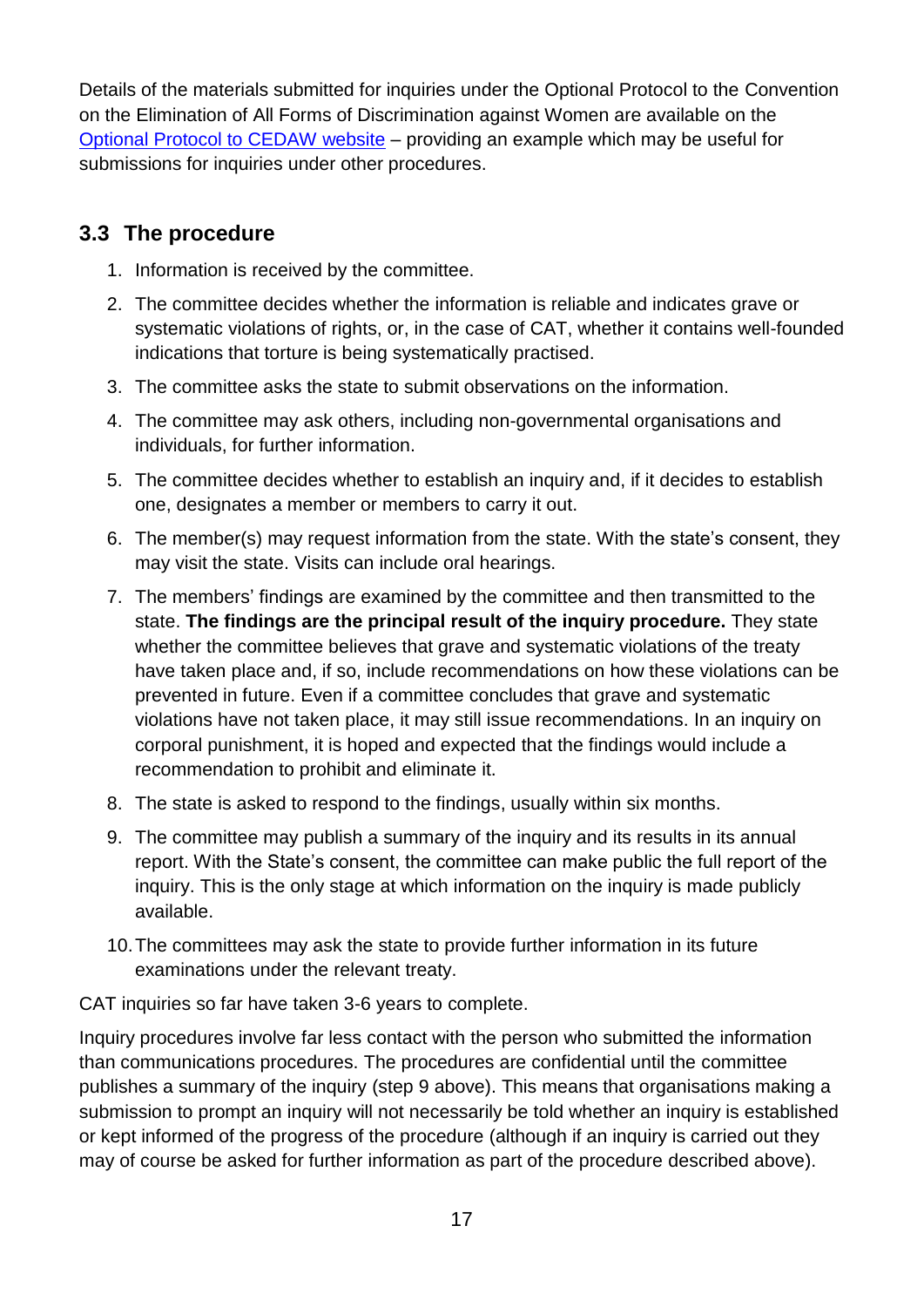## <span id="page-17-0"></span>**4 Advocacy to accompany the use of communications and inquiry procedures**

The use of communications and inquiry procedures is just one strategy for pursuing and achieving prohibition. It can be combined with a variety of other linked advocacy strategies at national level. These could include:

- ensuring that the law reforms needed to prohibit all corporal punishment are identified and drafted
- ensuring that answers to the common concerns about and arguments against prohibition are formulated and disseminated
- building an alliance of supportive organisations to campaign on the issue including, for example, national and international NGOs, the NHRI and any similar bodies, professional organisations, faith groups and others
- lobbying government and parliament, including directly approaching the relevant government ministries and working with parliamentarians to raise the issue in parliament.

For guidance on national advocacy for prohibition, contact the Global Initiative: [elinor@endcorporalpunishment.org.](mailto:elinor@endcorporalpunishment.org)